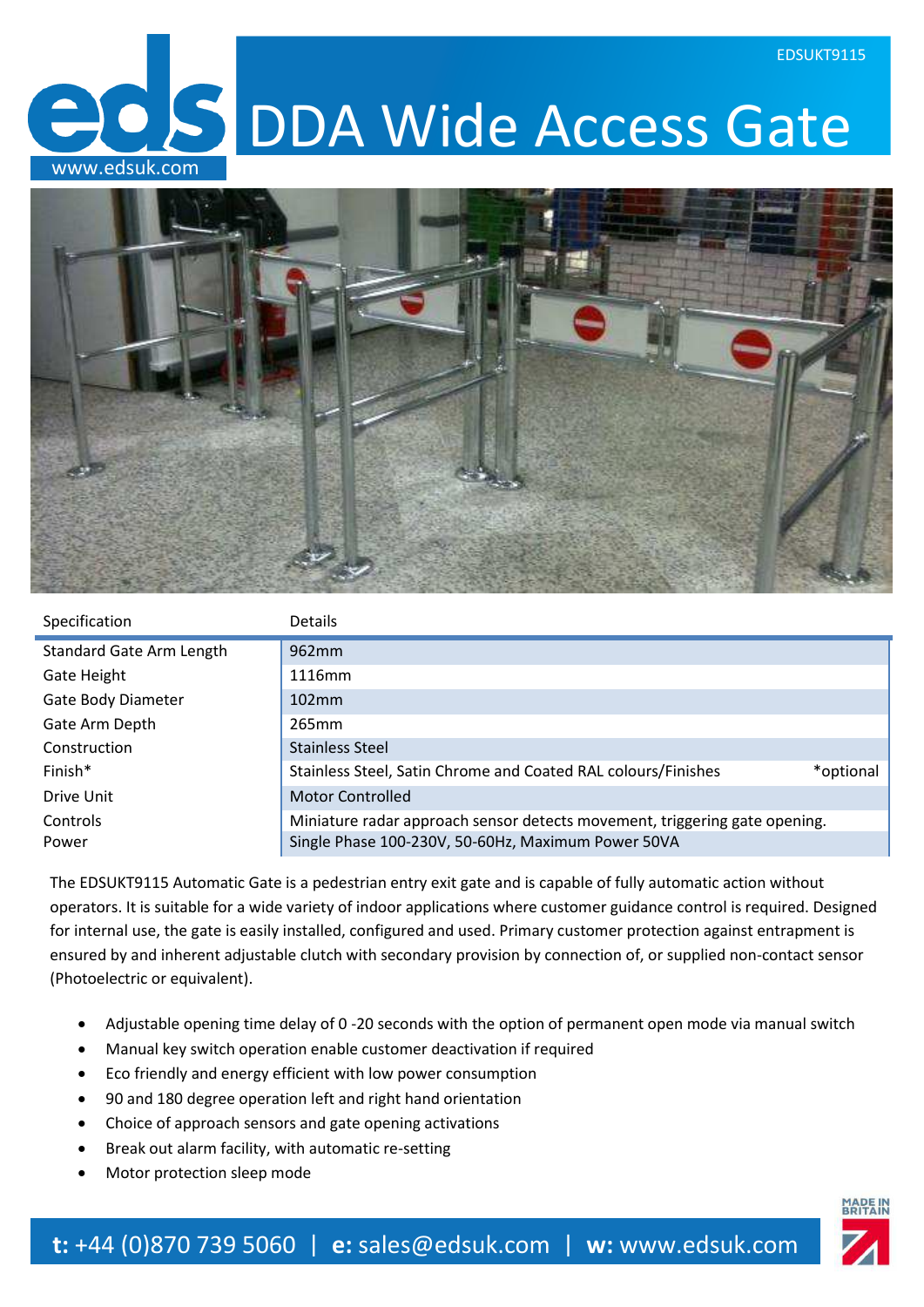**BIS DDA Wide Access Gate**